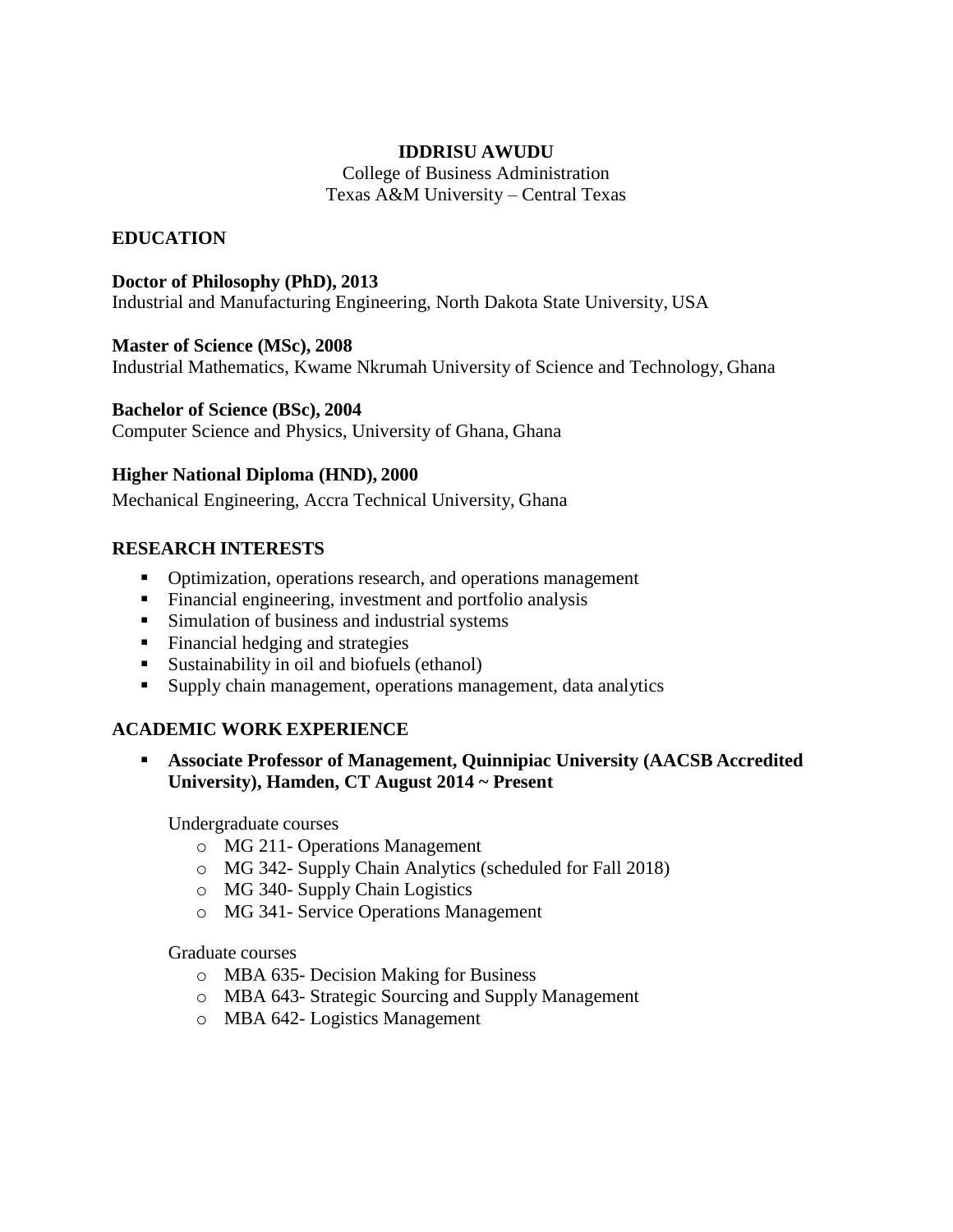- **Assistant Professor of Management, Minnesota State University, Moorhead, August 2013 ~2014:**
	- o Courses MBA 671-Healthcare Management Systems (Face-to-face and online)
	- o Courses MGMT/MKTG 33-Data Mining Using Business Intelligence (Face-toface and online)
	- o Courses MGMT 370-Management Information Systems (Face-to-face and online)
	- o Courses MGMT 380-Opretaions Management (Face-to-face and online)
- **Research Assistant Professor/PostDoc, North Dakota State University, Department of Agribusiness and Applied Economics, Fargo, August 2012~ 2013:**
	- o Developing risk management models for biofuels supply chain
	- o Developing a working document for corn biofuel risk and hedging strategies
	- o Developing a simulation trade game for the biofuel market
	- o Developing logistics models for biofuel supply chain management
- **Graduate teaching assistant, North Dakota State University, Industrial and Manufacturing Engineering, August 2008~ August 2012:**
	- o IME 470/670 Introduction to Quantitative Modeling
	- o IME 480/680 Production and Inventory Control
	- o IME 472 Simulation of Business and Industrial Systems
	- o IME 485 Industrial/Manufacturing Facility Design
	- o IME 489 Project Management/ Engineering Capstone
	- o IME 482/682 Automation Systems
	- o IME 450/650 Systems Engineering and Management

# **PUBLICATIONS**

### **Book Chapter**

- 1. Yakubu, M. and **Awudu, I**. (2020). Handbook of Research on Innate Leadership Characteristics and Examinations of Successful First-Time Leaders. IGI Global. **ISBN13**: 9781799875925.
- 2. Tokgöz, E., **Awudu, I**., & Trafalis, T. B. (2015, July). A Single-FacilityManifold Location Routing Problem with an Application to Supply Chain Management and Robotics. In *International Workshop on Machine Learning, Optimization and Big Data* (pp. 130-144). *Springer International Publishing*.

### **Journal papers (Refereed)**

1. Jin, Y., Norbis, M., and **Awudu, I.** (2021). Supplier-dedicated resources and flexibility's roles in a manufacturer's superior performance. *Journal of General Management-Sage (Forthcoming 2021). Meets SoB Quality Standards: Listed in Cabell's, 32%*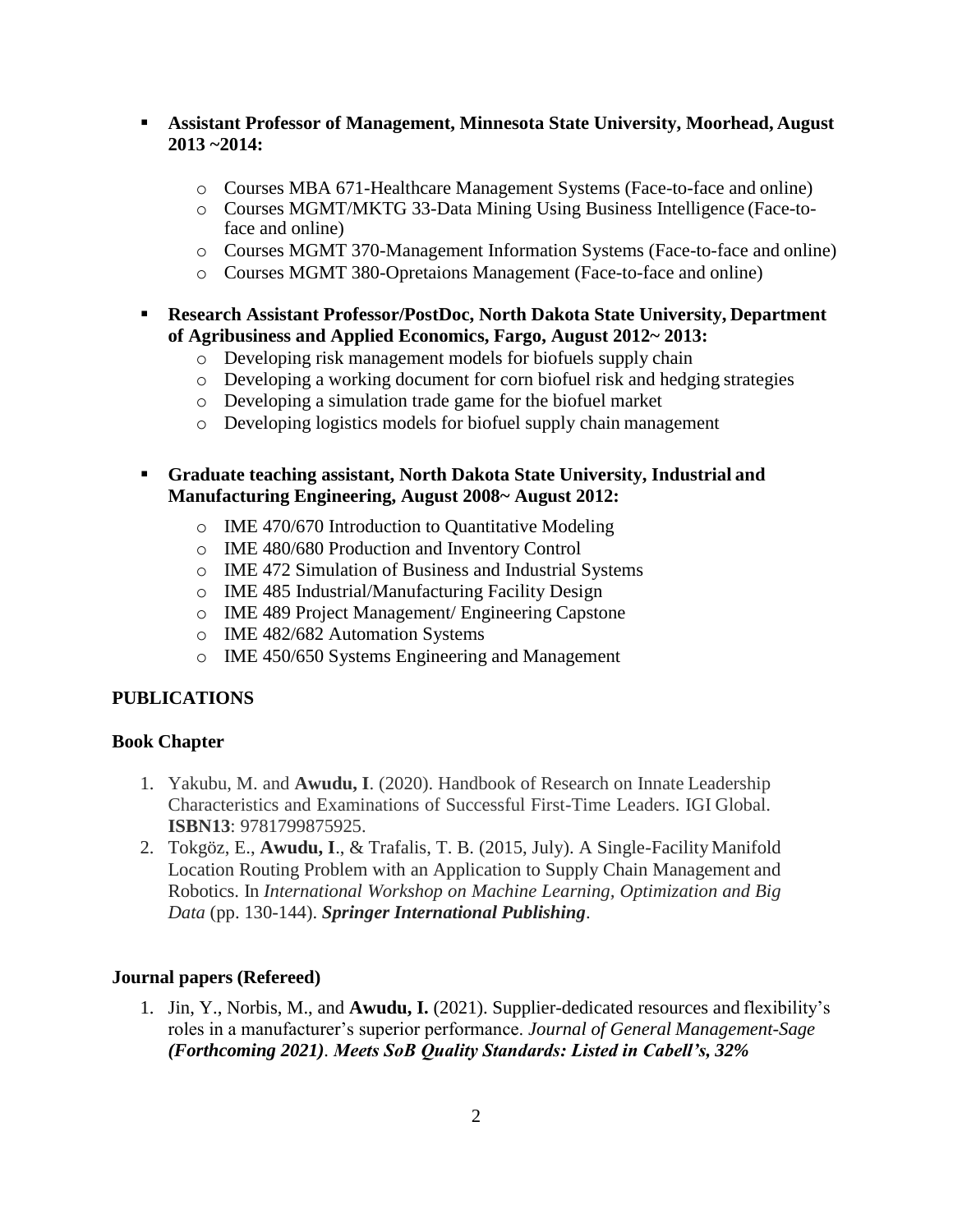*Acceptance Rate, CCI 26% in Management. Double Blind Peer Review (QU affiliation).*

- 2. Doumbia, M., O., **Awudu, I**., Yakubu, M., and S., F., Al Ganideh. (2021). The impact of information sharing on organizational performance: A supply chain chain perspective. *International Journal of Business Performance and Supply Chain Modelling*. *(Forthcoming 2021). Meets SoB Quality Standards: Listed in Cabell's, 21% Acceptance Rate, CCI 32% in Management. Double Blind Peer Review (QU affiliation).*
- 3. Wilson, W., Skadberg, K., **Awudu,I.,** Dahl, B., and Yakubu, M. (2021). Optimal hedging in a processing environment: A case of ethanol production **(Forthcoming).** International Journal of Revenue Management. *Meets SoB Quality Standards: Listed in Cabell's, 11-20% Acceptance Rate, CCI 20% in Management, Double Blind Peer Review (QU affiliation)*
- 4. Adobor, H., **Awudu, I.**, and Norbis, M. (2021). Integrating Artificial Intelligence into Supply Chain Management: Promise, Challenges, and Guidelines. *International Journal of Logistics Systems and Management (Forthcoming). Meets SoB Quality Standards: Listed in Cabell's, 11-20% Acceptance Rate, CCI 40%. Double Blind Peer Review (QU affiliation).*
- 5. Doumbia, M., O., **Awudu, I**., Yakubu, M., and Gonela, V. (2020). Pharmaceutical Supply Chain Management Practices and Organizational performance: A Ghanaian Perspective. *International Journal of Information Systems and Supply Chain Management (Forthcoming Winter 2021). Meets SoB Quality Standards: Listed in Cabell's, 25% Acceptance Rate, CCI (28%). Double Blind Peer Review (QU affiliation). Volume 14, Issue 4, Article 2.*
- 6. Gonela, V., Zhang, J., Salazar, D., Awudu, I. (2020). Solid Waste Management: A Review from the Supply Chain Perspective. *Journal of Supply Chain and Operations Management. Meets SoB Quality Standards: Listed in Cabell's, 20% AcceptanceRate, Double Blind Peer Review (QU affiliation)*
- 7. Afful-Dadzie, A., Afful-Dadzie, E., Abbey, N.A., Owusu Ansah, B. and Awudu, I. (2020). *Renewable Electricity Generation Target Setting in Developing Countries: Modeling, Policy*, *and Analysis*. Energy for Sustainable Development. *Meets SoB Quality Standards: Listed in Cabell's, 10% Acceptance Rate, CCI 91% in Economics and Finance, Double Blind Peer Review (QU affiliation)*
- 8. Al Ganideh, S.F, & **Awudu, I**. (2020). Arab-Muslim Americans' personality riddle and consumer ethnocentrism. Journal of Global Marketing, 34, 1-22. *Meets SoB Quality Standards: Listed in Cabell's, 18-22% Acceptance Rate, CCI 32% in Marketing, Double Blind Peer Review (QU affiliation)*
- 9. **Tokgoz, E., Awudu**, I., and Kuppusamy, S. (2020). Advancing Transportation Routing Decisions Using Riemannian Manifold Surfaces**.** Journal of Advanced Transportation.*Meets SoB Quality Standards: Listed in Cabell's, 28% Acceptance Rate, CCI 54% in Management, Double Blind Peer Review (QU affiliation)*
- 10. **Awudu**, I., Wilson, W., Mahdi, F., Bachkar, K., Dahl, B., and Acquaye, A. (2020).Application of Big Data Copula-Based Clustering for Hedging in Renewable Energy Systems.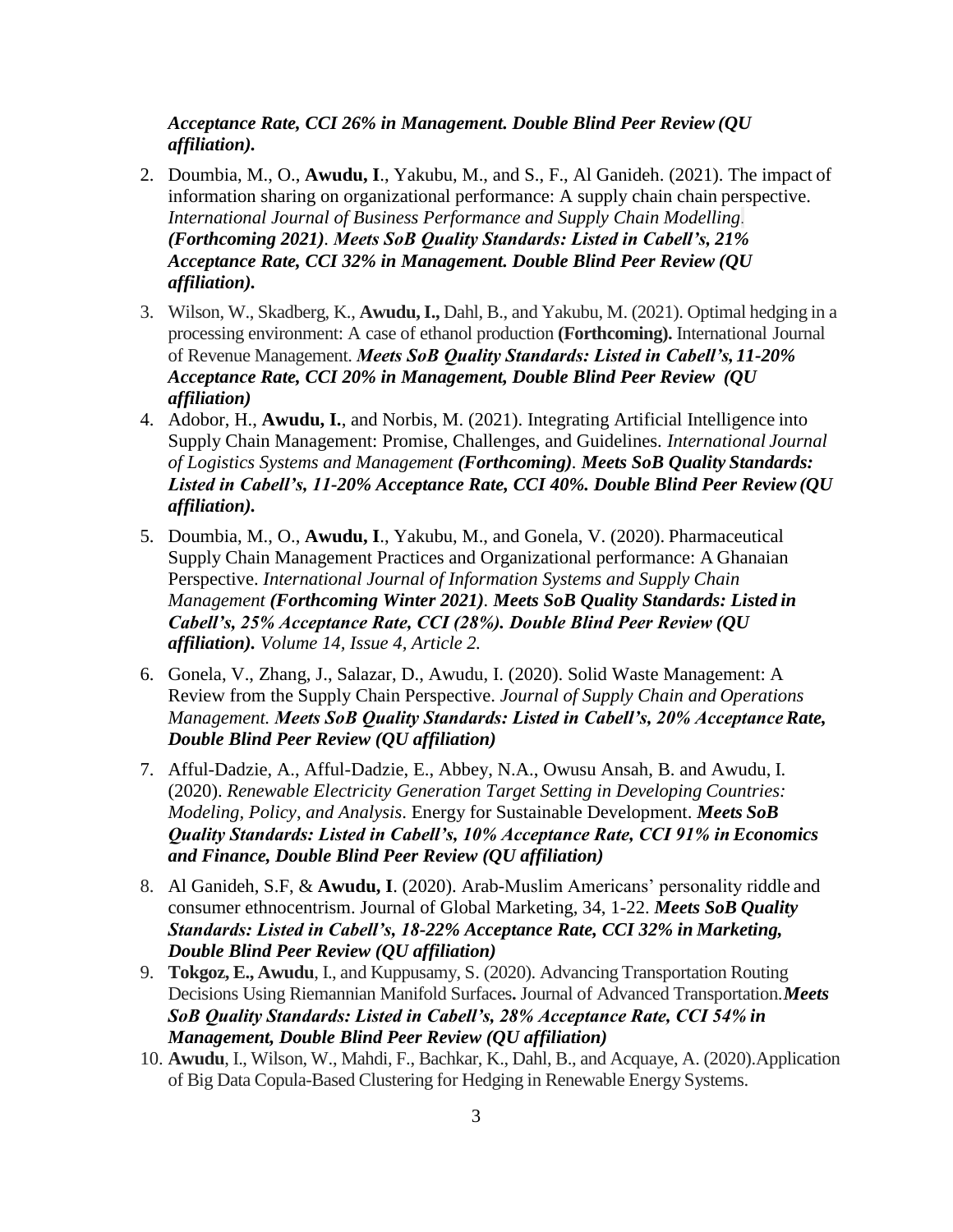**(Forthcoming).** International Journal of Revenue Management. *Meets* SoB Quality *Standards: Listed in Cabell's, 11-20% Acceptance Rate, CCI 20% in Marketing, Double Blind Peer Review (QU affiliation)*

- 11. **Awudu**, I., Asare, A., Asa, E., Osmani, A., Gonela, V., and Afful-Dadzie, A. (2019). Maximizing Profits in an Ethanol Supply Chain with Hedging Strategies. Journal of Supply Chain and Operations Management, Volume 17, Number 2. **Meets SoB Quality Standards:** *Listed in Cabell's, 30% Acceptance Rate, Double Blind Peer Review (QU affiliation)*
- *12.* **Awudu, I**., Kuppusamy, S., Norbis, M., & O'Connor, M. (2019). Recruitment strategies in a university institution: a theoretical cost minimization approach. *Cogent Economics & Finance*, *7*(1), 1607050. *Meets SoB Quality Standards: Listed in Cabell's, 38% Acceptance Rate, Double Blind Peer Review (QU affiliation)*
- *13.* Gonela, V., Salazar, D., Zhang, J., Osmani, A., **Awudu, I**., & Altman, B. (2019). Designing a sustainable stochastic electricity generation network with hybrid production strategies. *International Journal of Production Research*, *57*(8), 2304-2326. *Meets SoB Quality Standards: Listed in Cabell's, 20% Acceptance Rate, CCI 70%, Double Blind Peer Review (QU affiliation)*
- *14.* Bachkar, K, **[Awudu,I](http://www.sciencedirect.com/science/article/pii/S2210539516301195)**., Osmani, A., [Hartman,](http://www.sciencedirect.com/science/article/pii/S2210539516301195) B.,C. (2017). Fleet management for rail car transport of ethanol. *Research in Transportation Business and Management.* Vol. 1, issue 1, pages, 13-19. *Elsevier, impact factor 0.919, (ABDC-grade C)*
- *15.* Afful-Dadzie, A., Afful-Dadzie, E., **Awudu, I.,** and Banuro, J.K. (2017). Power Generation Capacity Planning Under Budget Constraint in Developing Countries. *Applied Energy*, vol. 188, issue C, pages 71-82. *Elsevier, impact factor 7.18, Blind Peer-Review(QU affiliation)*
- 16. **Awudu,I.,** Wilson, W., & Dahl, B. (2016). Hedging strategy for ethanol processing with copula distributions. *Energy Economics*, *57*, 59-65. *Meets SoB Quality Standards: Listed in Cabell's, 30% Acceptance Rate, Double Blind Peer Review (QU affiliation)*
- 17. **Awudu I,** Asare A, Zhang J, Afful-Dadzie A & Thomas Brashear. (2015). The impact of economic, social and environmental on a firm: A case study of bioethanol plants. *Journal of Supply Chain and Operations Management, 14, 23-46. Meets SoB Quality Standards: Listed in Cabell's, 32-25% Acceptance Rate, Double Blind Peer Review (QU affiliation)*
- 18. **Awudu, I**., Zhang, J., Osmani, A., Bachkar, K., Malm, J., & Yakubu, M. (2015). Financial Hedging and Sustainability Modeling Considering Uncertainties: A Case Study of Ethanol Supply Chain. *Journal of Management and Sustainability*, *5*(2), 1. *Meets SoB Quality Standards as at 2015: Listed in Cabell's, 39% Acceptance Rate, Double Blind Peer Review (QU affiliation)*
- **19.** Osmani, A., Zhang,J., Gonela, V., & **Awudu,I.** (2013). Electricity generation from renewables in the United States: Resource potential, current usage, technical status, challenges, strategies, policies, and future directions. *Renewable and Sustainable Energy Reviews*, *24*, 454-472.
- **20. Awudu I,** Zhang J. (2012). Uncertainties and sustainability in biofuel supply chain: A review. *Renewable and Sustainable Energy Reviews 16 (2) 1359– 1368.*
- 21. **Awudu I,** Zhang J. (2012). Stochastic production planning for a biofuel supply chain under demand and price uncertainties. *Applied Energy (103) 189-196. ABDC grade category A.*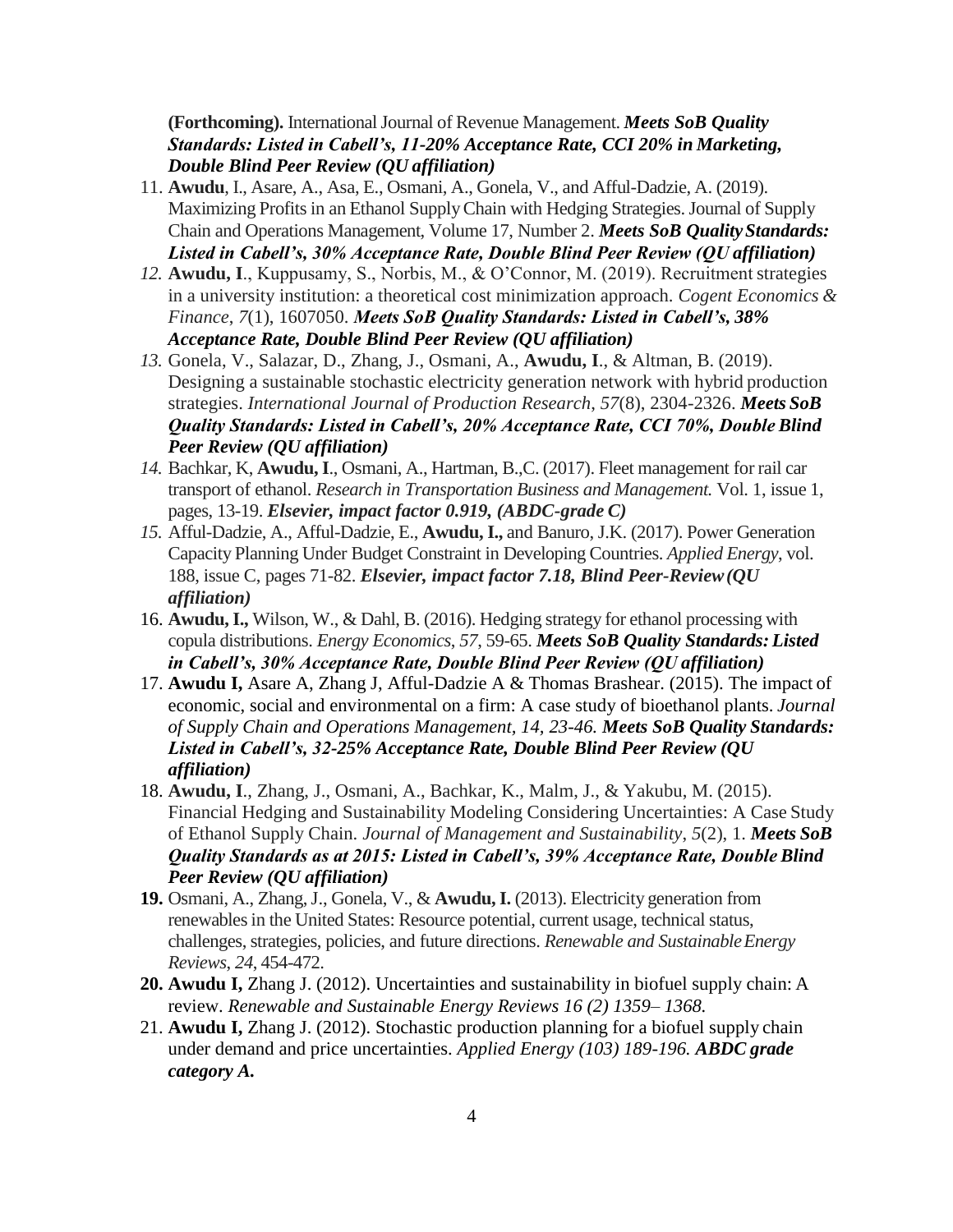22. Zhang J, Osmani A, **Awudu I,** Gonela V. (2012). An integrated switchgrass biofuel supply chain system. *Applied Energy (102)-1205-1217. ABDC grade category A.*

### **Journal papers under review**

- William, W., Iddrisu, A., Skadberg, K., Bruce Dahl (2020). Optimal hedging opportunities in a processing firm: A case of ethanol. *Energy Systems Journal.*
- Tokgoz, E., Awudu, I. (2020). Cost Effective Renewable Energy Optimization by Solving Location Routing Problem on Riemannian Manifolds. *European Journal of Operational Research.*
- Awudu, I., Wilson, W., Fathi, M., Bachkar, K., Dahl, B., Acquaye, A., Pardalos, P.M. (2019). Application of data-driven copula-based clustering for hedging in renewable energy. *International Journal of Revenue Management.*
- Awudu, I., Asare, A., Asa, E., Osmani, A., Gonela, V., Afful-Dadzie, A. (2019). Hedging strategies in a processing environment: A case study of ethanol. *Annals of Operations Research.*

### **Conference papers (Proceedings-full paper submission)**

- Gonela, V., Awudu, I., and Gosnell, J. (2019). Designing a Coal and Biomass Based Electricity Network Considering Different Emission Schemes. Institute for Operations Research and Management Science (INFORMS), Seattle, WA.
- Norbis, M., Awudu, I. Yan, J. (2019). Multi-resource constraint for vessel optimization: A case study of Tema Port Ghana. Athens, Greece
- Boison, D., Norbis, M., Awudu, I., and Yan, J. (2019). Port Optimization at Tema: Simulation and Optimization Approach. ORMS Today, INFORMS, 2019.
- Adobor, H., Awudu, I., Norbis, M. (2019). Artificial Intelligence and supply chain performance. NEDSI. Philadelphia, USA
- Awudu I, Boison, D and Norbis, M.  $(2017)$ . Optimizing the use of sea-port berthing space: A case study of Tema Port in Ghana: WBI Conference Proceedings, Castellenza, Italy.
- Tokgoz E, Trafalis T, & Awudu I. (2015). A Single-Facility Manifold Location Routing Problem with an Application to SupplyChain Management and Robotics. *Lecture Notes in Computer Science, Springer.*
- Bachlar K., Enyonda C., Awudu I., Osmani A., and Target B. (2015). Decision support model for managing the the security risk in the global container supply chain: a case study. Proceedings of the 2015 IEMS Conference, SA, CA.
- Vinay G, Zhang J, Osmani A, and Awudu I. (2013). Designing effective and efficient scheduling policy to improve laboratory performance. (Accepted) in Industrial Engineering Regional Conference (IERC) for review in March 2013.
- Zhang J, Osmani A, Vinay G, and Awudu I. (2013). Adaptive Hospital Bed Allocation Approach under Multiple Uncertainties. (Accepted) in the Industrial Engineering Regional Conference (IERC), Puerto Rico, June, 2013.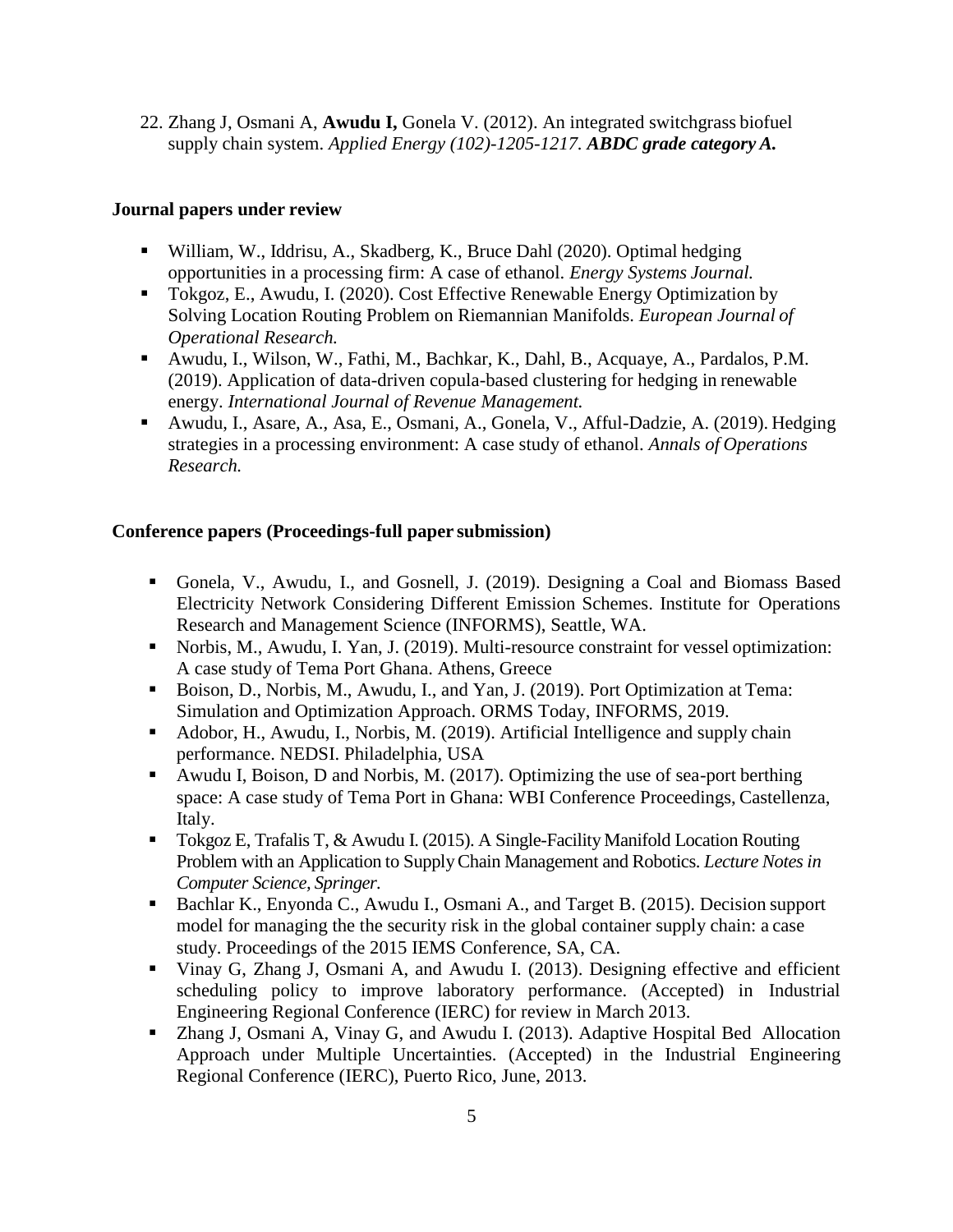■ Zhang J, Osmani A, Awudu I, and Vinay G. (2013). Optimal Scheduling Approach to Minimize Resource Conflict in Audiology Clinics. (Accepted) in the Industrial Engineering Regional Conference (IERC), Puerto Rico, June, 2013.

#### **Conference papers (Abstract presentations)**

- 1. Afriyie, E.O., Yakubu, M. and Awudu, I. (2020). Performance in small and medium enterprises considering human resource practices: A case of Ghana'. March 26-28, NEDSI, Boston, USA.
- 2. Yan, J., Norbis, Awudu, I. (2019). Supplier flexibility and supply chain manufacturing performance. NEDSI. Philadelphia, USA
- 3. Awudu I, and Asare A. (2017). Risk hedging in buyer and supplier strategy: A case of ethanol production: Northeast Decision Sciences Institute (NEDSI), Springfield, MA, USA.
- 4. Awudu I, and Asare A. (2017). Risk hedging in buyer and supplier strategy: A case of ethanol production: Academy *of International Business-Northeast Conference*. AIBNA (Quinnipiac University), Hamden, CT, USA.
- 5. Awudu I, and Norbis M. (2016). Optimizing the port clearance time reduction during importation: A case study of Ghana. Academy *of International Business-Northeast Conference*. AIBNA, Philadelphia, PA, USA.
- 6. Awudu I, (2016). Ethanol risk management hedging with copula. INFORMS Annual Conference, Nashville, TN, USA
- 7. Kuppusamy S, Awudu I, and Norbis M. (2016). Risk Modeling in Food Supply Chain, Insights, INFORMS *Conference,* Philadelphia, PA
- 8. Khalid, A., Iddrisu, Fesseha, I., (2016). Financial and operational hedging: A case study of ethanol supply chain. *Industrial Engineering Management Conference*, Tampa, Florida, FL
- 9. Asare, A., Chelariu, C., Brashear, T, Awudu, I., (2015). Value Appropriation in Dynamic Environments: An Analysis of Digital Marketing Channels, *Summer American Marketing Association's Educator's Conference,* Boston, MA
- 10. Bachkar K, Awudu I, Gebremiakel F. (2015). Risk and Uncertainty in Global SupplyChain Logistics: an Overview and Research Agenda, *Industrial Engineering Management Conference,* Tampa, Florida, FL
- 11. Bachkar K, Awudu I, Gebremiakel F. (2015) Humanitarian Logistics: Meeting the Challenge of Aligning U.S. National Interest with Humanitarian Interest, *Industrial Engineering Management Conference,* Tampa, Florida, FL
- 12. Bachkar K, Awudu I, Gebremiakel F. (2015) Risk Assessment for the Security of the Global Container Supply Chain: A Case Study. *Industrial Engineering Management Conference,* Tampa, Florida, FL
- 13. Awudu I, (2014). Modeling and optimization of biofuel supply chain considering uncertainties and hedging strategies, *INFORMS, San Francisco, CA*
- 14. Awudu I, (2014). Teaching Sustainability from an Optimization and Analytics Perspectives, *INFORMS, San Francisco, CA*
- 15. Gebremikael F Awudu I, Bachkar K, (2014) Risk Management in Agricultural Supply Chain: A Case Study. *INFORMS, San Francisco, CA*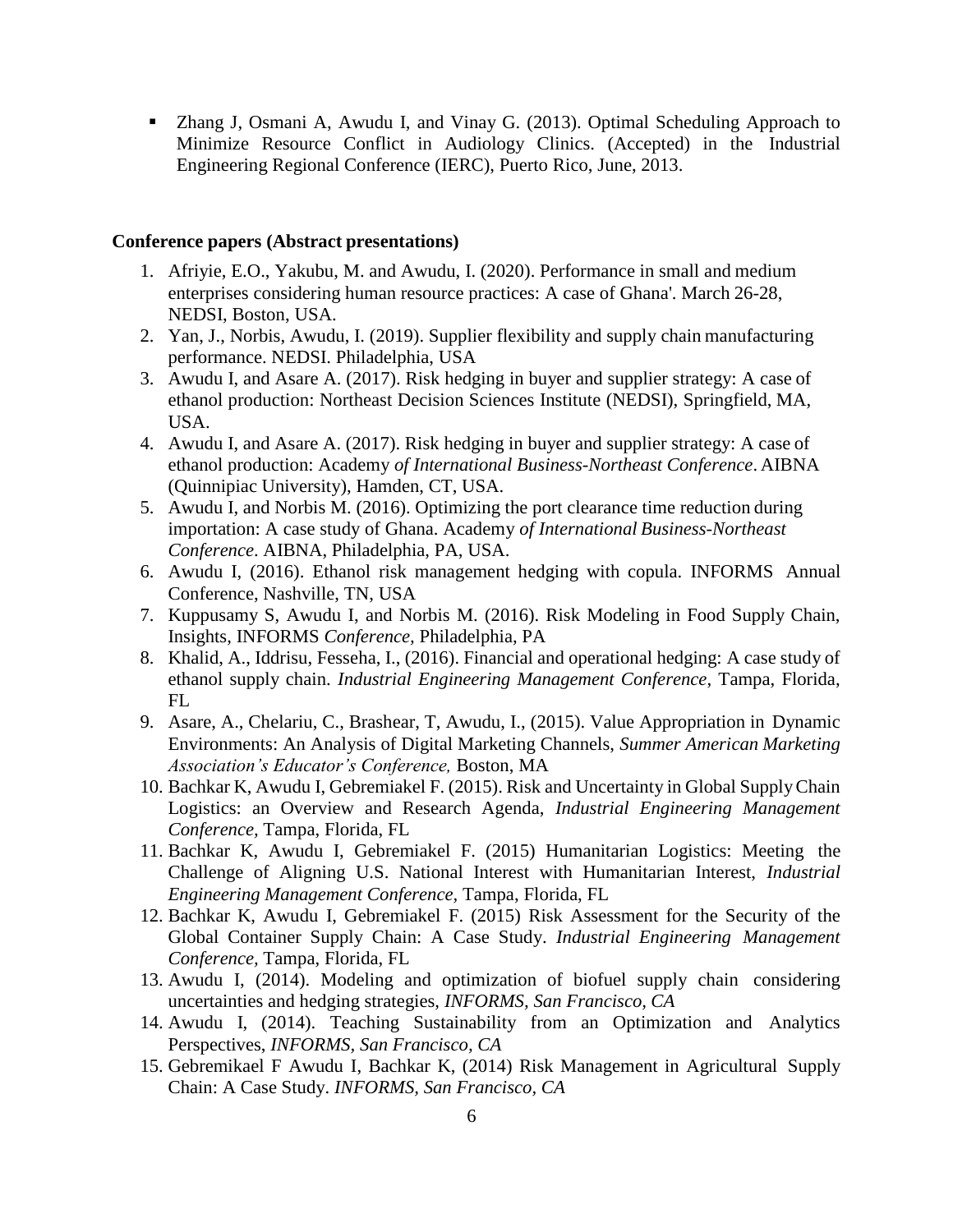- 16. Awudu I, Asa E, Zhang J. (2012). Sustainability Incorporation in Modeling an Oil Supply Chain. Oct. 14-17th, INFORMS, USA
- 17. Awudu I, Asa E, Zhang, J. (2012) Optimizing Crude Oil Supply Chain Decisions with Policy Impact: Oct. 14-17th, INFORMS, USA
- 18. Awudu I, Zhang J. (2012). Deterministic and stochastic demand forecasting using Systems Application Product (SAP) with Fokker-Planck extensions. National Society of Black Engineers (NSBE), March, 28-April 1st, Pittsburgh, USA.
- 19. Awudu I, Zhang J. (2011). On the incorporation of uncertainty models in ethanol supply chain. National Society of Black Engineers (NSBE), March 24<sup>th</sup>-28<sup>th</sup>, Missouri, USA.
- 20. Awudu I, Zhang J. (2011). On the incorporation of uncertainty and sustainabilityconcepts in an ethanol supply chain. National Society of Black Engineers (NSBE), March 24<sup>th</sup>-28<sup>th</sup>, Missouri, USA

### **PRESENTATIONS**

Malm, J., Yakubu, M. & **Awudu, I.** Quantitative and Qualitative Research Workshop, "Transition from dissertation to manuscript" University of Professional Studies, Accra, Ghana, Invited. (June 29, 2017).

**Awudu, I**., Malm, J., & Yakubu, M. Graduate Students Thesis Writing and Mentorship Seminar, University of Ghana, Legon, Accra Ghana, Invited. (May 31, 2017).

Yakubu, M., Malm, J., & Awudu, I. Faculty Research Workshop, "A summary of research expectation for PhD students" Accra Technical University, Accra, Ghana, Invited. (June 9, 2017).

# **Technical Papers**

- J Zhang, V. Gonela, A. Aslani, A. Osmani, I. I. Awudu. (2011). "Final Briefing: Computer model to allow facility to decide whether to schedule in a centralized or decentralized manner" VERC P1-68*.*
- I J Zhang, V. Gonela, A. Osmani, I. I. Awudu. (2012). "Decision for an off the shelf patient scheduling software purchase for VERC". *Ongoing.*

### **Projects (Responsibility: Research Assistant)**

- Awudu Iddrisu, William Wilson, David Ripplinger. (2012). Developing a renewable energy trading program for North Dakota State University Business School. BARRY HALL PROJECT *Ongoing.* (Already funded: Funds \$~250,000.00)
- Awudu Iddrisu, William Wilson, David Ripplinger. (2012). Evaluating ethanol and corn cross hedging to aid in developing a renewable energy trading program for North Dakota State University Business School. BARRY HALL PROJECT *Ongoing.*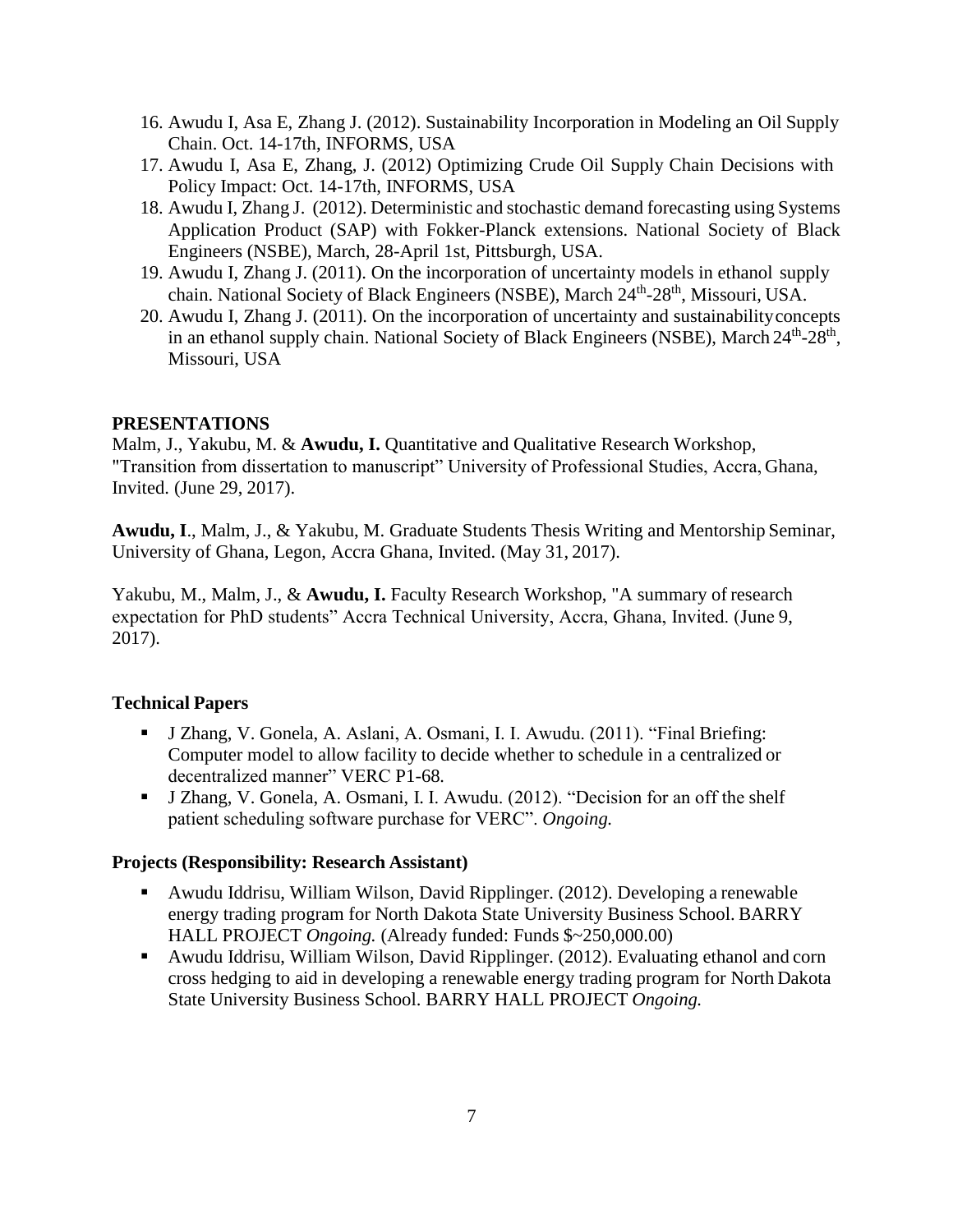### **REFEREEING**

- **International Transactions in Operations Research- Wiley**
- Renewable and Sustainable Energy Reviews- Elsevier
- **International Journal of Production Research- Taylor and Francis**
- International Journal of Production Economics- Elsevier
- Journal of Cleaner Production- Elsevier
- **Springer Journal of Quality and Quantity- Springer**
- **International Journal of Integrated Supply Management**
- Applied Energy Journal

### **EDITORIAL BOARD**

- Editorial Board Member, Journal of Asia Business Studies *(Cabells, with CCI, IF, and AR)*
- Editorial Board Member Journal of African Business Research (JABR)

# **CORPORATE WORK EXPERIENCE**

### **Production and Resource Capacity Planner**

### *June 2009 to August 2010, (Navteq) NOKIA, Fargo, ND, USA*

- **Planned the daily outlook for production work in the two offshore production centers**
- Developed weekly planning schedule and performance indicators for planned against actual
- Teamed up to discuss budgeting models with the Project Management Team
- Liaised with Project Leaders to develop continuous improvement standards for outlining daily status work
- Finalized baseline output for the work development and tracking for quarter defined activities
- Worked with the quality team to develop a score procedure for the work that are outlined in offshore and in-house production
- Undertook a course in Project Management in Clarity to assist with team role assignments and updates
- **Instructor/Trainer, Nestle, SAP Super User for Advance Planning and Optimization, SAP** APO (SYSTEM APPLICATION PRODUCT ADVANCE PLANNING AND OPTIMIZATION) (August 2007-April 2008)

# **SAP APO Demand Planner**

### *Apr 2007 to June 2008, Nestle, Accra, Ghana*

- Responsible for sales and marketing analysis to achieve a consensus demand plan using *SAP APO*
- **•** Developed and updated weekly commercial review to analyze the impact of sales target for the month in question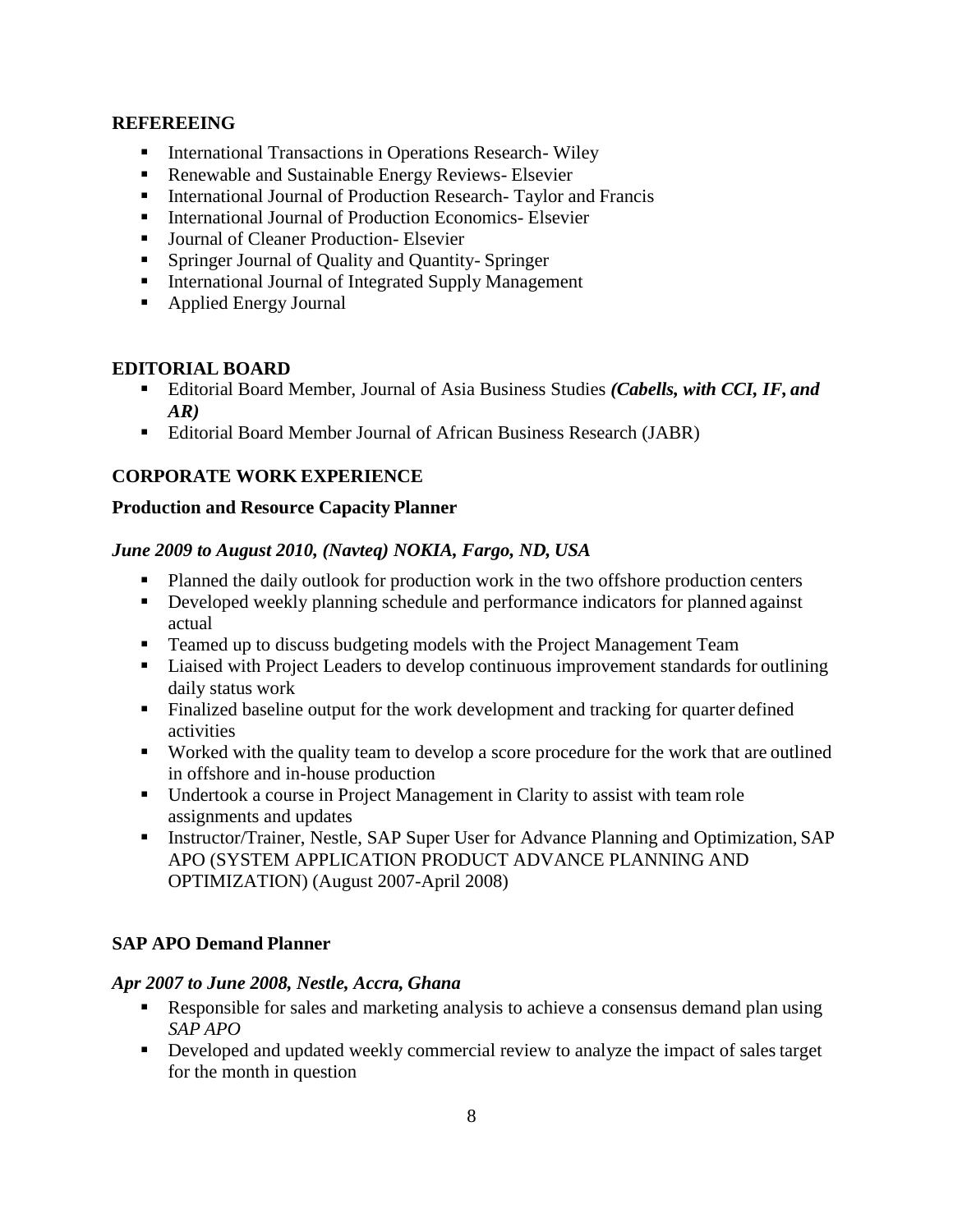- Analyzed monthly demand data using deterministic and stochastic statistical tools like *ARIMA, Croston, Auto Forecast and Markov Chains models*
- Trained end users in the usage of *SAP APO* and statistical analysis in general using various modules
- Lead Demand Planner in implementing system changes together with the *CIF* administrator on any core modules within *SAP APO, SNP and PPDS*
- Extracted and worked on Demand Plan Accuracy from *SAP BIW* and analyzed the results
- Chosen as the *SAP APO* super user responsible for *DIL* and end to end process integration between *SNP and PPDS*
- Assisted the logistic and warehouse team during the *GO-LIVE* in inventory counting
- Responsible for the *MFR* preparation and inputs in meeting the Country Manager of Nestle Ghana to finalize demand plan for the next planning horizon

# **Marketing Analyst**

# *Oct 2006 to Mar 2007, Afripa Telecom, Accra, Ghana*

- Provided technical and customer assistance on *VSAT, WIPL, DECT* and other telecommunication tools
- Designed weekly schedule for clients prospected and monthly updates on sales and targets
- Analyzed competitors' products and services through value adding approach in termsof technology, pricing and developing trends
- Customized lane for valued customers and developed tools for easy accessibility of inhouse customers by the company associates
- Assisted customers on product location and air lifting for forklift drivers
- **Located and assisted customers in item put away during layaway and later pick up**
- Assisted in inventory management and warehouse job scheduling

# **COMPUTER SKILLS**

- Proficient in *SAP APO* experienced in most *MS Office* application tools, *LINDO, Minitab, MATLAB, GAMS* (software)
- Exposure to *SAP SNP and PPDS*
- Introductory  $C++$ , *Java. ASP.net, CSS, Oracle Database and SQL*

# **AWARDS AND ACHIEVEMENT**

- Best Researcher Quinnipiac School of Business, 2019-2020 Academic Year
- Finalist, Center for Excellence in Teaching, 2019-2020 Academic Year
- Nominated for Quinnipiac Center for Excellence in Teaching, 2016, 2017, 2018, 2019, and 2020
- Three (3) Time Carnegie African Diaspora Fellowship Program (CADFP) Winner